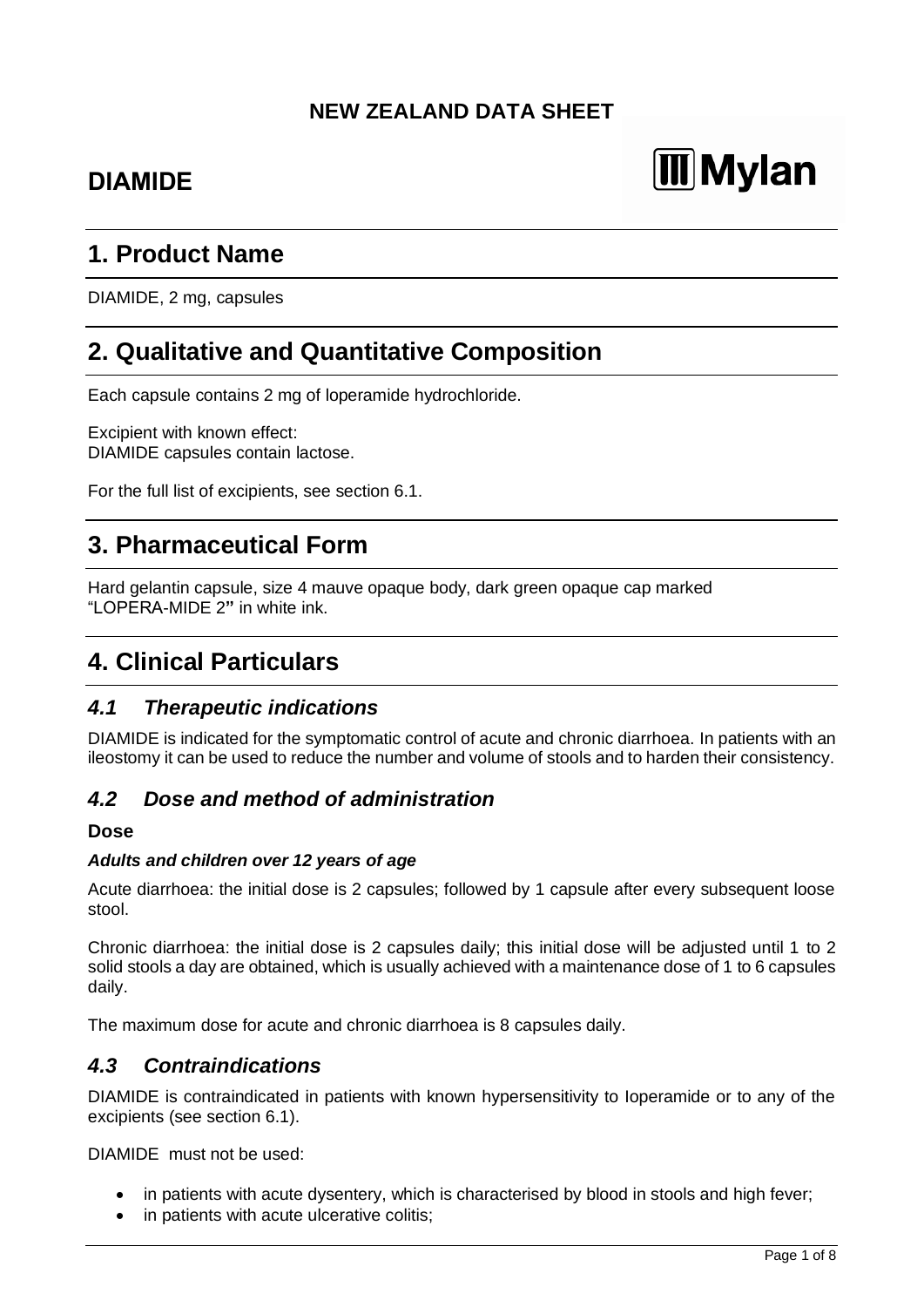- in patients with bacterial enterocolitis caused by invasive organisms including *Salmonella, Shigella* and *Campylobacter;*
- in patients with pseudomembranous colitis associated with the use of broad-spectrum antibiotics.

In general, DIAMIDE must not be used when inhibition of peristalsis is to be avoided due to the possible risk of significant sequelae including ileus, megacolon and toxic megacolon. DIAMIDE must be discontinued promptly when constipation, abdominal distension or ileus develop.

### **Use in children**

DIAMIDE is contraindicated in children under the age of 12 years.

## *4.4 Special warnings and precautions for use*

Treatment of diarrhoea with DIAMIDE is only symptomatic. Whenever an underlying etiology can be determined, specific treatment should be given when appropriate. The priority in acute diarrhoea is the prevention or reversal of fluid and electrolyte depletion. This is particularly important in young children and in frail and elderly patients with acute diarrhoea. Use of this medicine does not preclude the administration of appropriate fluid and electrolyte replacement therapy.

Since persistent diarrhoea can be an indicator of potentially more serious conditions, this medicine should not be used for prolonged periods until the underlying cause of the diarrhoea has been investigated.

In acute diarrhoea, if clinical improvement is not observed within 48 hours, the administration of DIAMIDE should be discontinued and patients should be advised to consult their physician.

#### **Cardiac events**

Cardiac events including QT interval and QRS complex prolongation and torsades de pointes have been reported in association with overdose. Some cases had a fatal outcome (see section 4.9). Overdose can unmask existing Brugada syndrome. Patients should not exceed the recommended dose and/or the recommended duration of treatment.

#### **Abuse and dependence**

Physical dependence to loperamide in humans has not been observed. However, studies in monkeys demonstrated that Ioperamide at high dose produced symptoms of physical dependence of the morphine type.

#### **Anticholinergic effects**

*In vitro* studies have demonstrated anti-cholinergic properties. Hence, caution should be used in patients with glaucoma, urinary bladder neck obstruction, pyloric obstruction, significant gastric retention, or intestinal stasis.

#### **Special population**

#### *Use in children*

DIAMIDE is contraindicated in children under the age of 12 years.

#### *Use in patients with hepatic impairment*

Although no pharmacokinetic data are available in patients with hepatic impairment, DIAMIDE should be used with caution in such patients because of reduced first pass metabolism, as it may result in a relative overdose leading to central nervous system (CNS) toxicity.

#### *Use in patients with renal impairment*

Since the majority of the drug is metabolised, and the metabolites or the unchanged drug is excreted in the faeces, dose adjustments in patients with a kidney disorder are not required.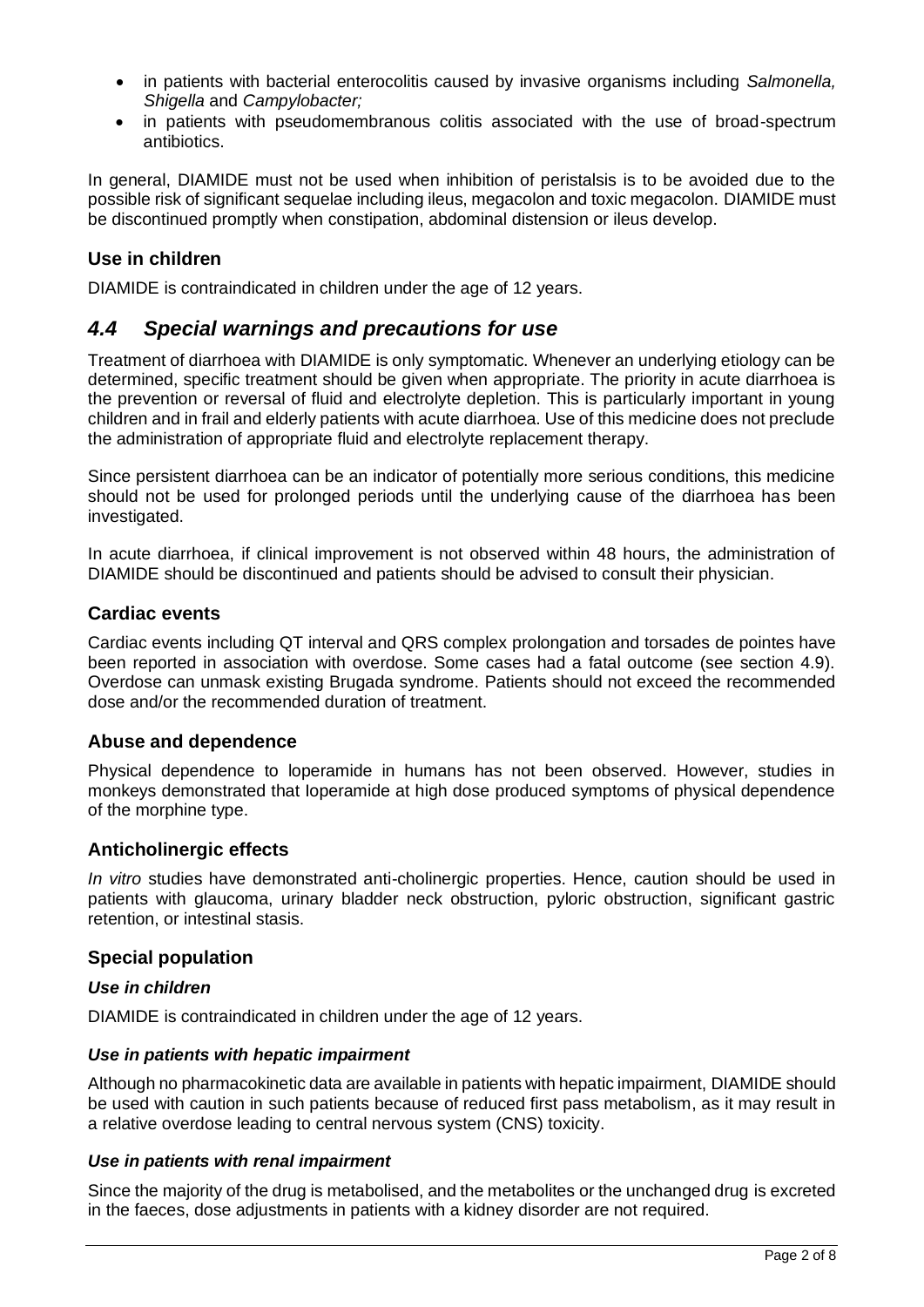#### *Use in patients with AIDS*

Patients with AIDS treated with loperamide for diarrhoea should have therapy stopped at the earliest signs of abdominal distension. There have been isolated reports of obstipation with an increased risk for toxic megacolon in AIDS patients with infectious colitis from both viral and bacterial pathogens treated with loperamide hydrochloride.

#### *Patients with lactose intolerance*

Patients with rare hereditary problems of galactose intolerance, the Lapp lactase deficiency or glucose-galactose malabsorption should not take this medicine because it contains lactose.

# *4.5 Interaction with other medicines and other forms of interaction*

#### **Effect of loperamide on other drugs**

Although the pharmacological effect of Ioperamide is not associated with a central action, patients with concomitant administration of tranquillisers or alcohol should be carefully observed.

#### **Other drugs that affect loperamide**

Consideration should always be given with new drugs as to possible interaction with monoamine oxidase inhibitors. Theoretically, the combination of loperamide with monoamine oxidase inhibitors, which are also inhibitors of liver microsomal enzymes, may potentiate the action of Ioperamide by blocking its metabolic pathway.

Non-clinical data have shown that loperamide is a P-glycoprotein substrate. Concomitant administration of loperamide (16 mg single dose) with quinidine, or ritonavir, which are both Pglycoprotein inhibitors, resulted in a 2 to 3-fold increase in loperamide plasma levels. The clinical relevance of this pharmacokinetic interaction with P-glycoprotein inhibitors, when loperamide is given at recommended dosages, is unknown.

The concomitant administration of loperamide (4 mg single dose) and itraconazole, an inhibitor of CYP3A4 and P-glycoprotein, resulted in a 3 to 4-fold increase in loperamide plasma concentrations. In the same study a CYP2C8 inhibitor, gemfibrozil, increased loperamide by approximately 2-fold. The combination of itraconazole and gemfibrozil resulted in a 4-fold increase in peak plasma levels of loperamide and a 13-fold increase in total plasma exposure. These increases were not associated with central nervous system (CNS) effects as measured by psychomotor tests (i.e. subjective drowsiness and the Digit Symbol Substitution Test).

The concomitant administration of loperamide (16 mg single dose) and ketoconazole, an inhibitor of CYP3A4 and P-glycoprotein, resulted in a 5-fold increase in loperamide plasma concentrations. This increase was not associated with increased pharmacodynamic effects as measured by pupillometry.

Concomitant treatment with oral desmopressin resulted in a 3-fold increase of desmopressin plasma concentrations, presumably due to slower gastrointestinal motility.

It is expected that drugs with similar pharmacological properties may potentiate loperamide's effect and that drugs that accelerate gastrointestinal transit may decrease its effect.

## *4.6 Fertility, pregnancy and lactation*

#### **Pregnancy**

Safety in human pregnancy has not been established, although from animal studies there are no indications that loperamide possesses any teratogenic or embryotoxic properties. As with other drugs, it is not advisable to administer this medicine in pregnancy, especially during the first trimester.

Women who are pregnant should therefore be advised to consult their doctor for appropriate treatment.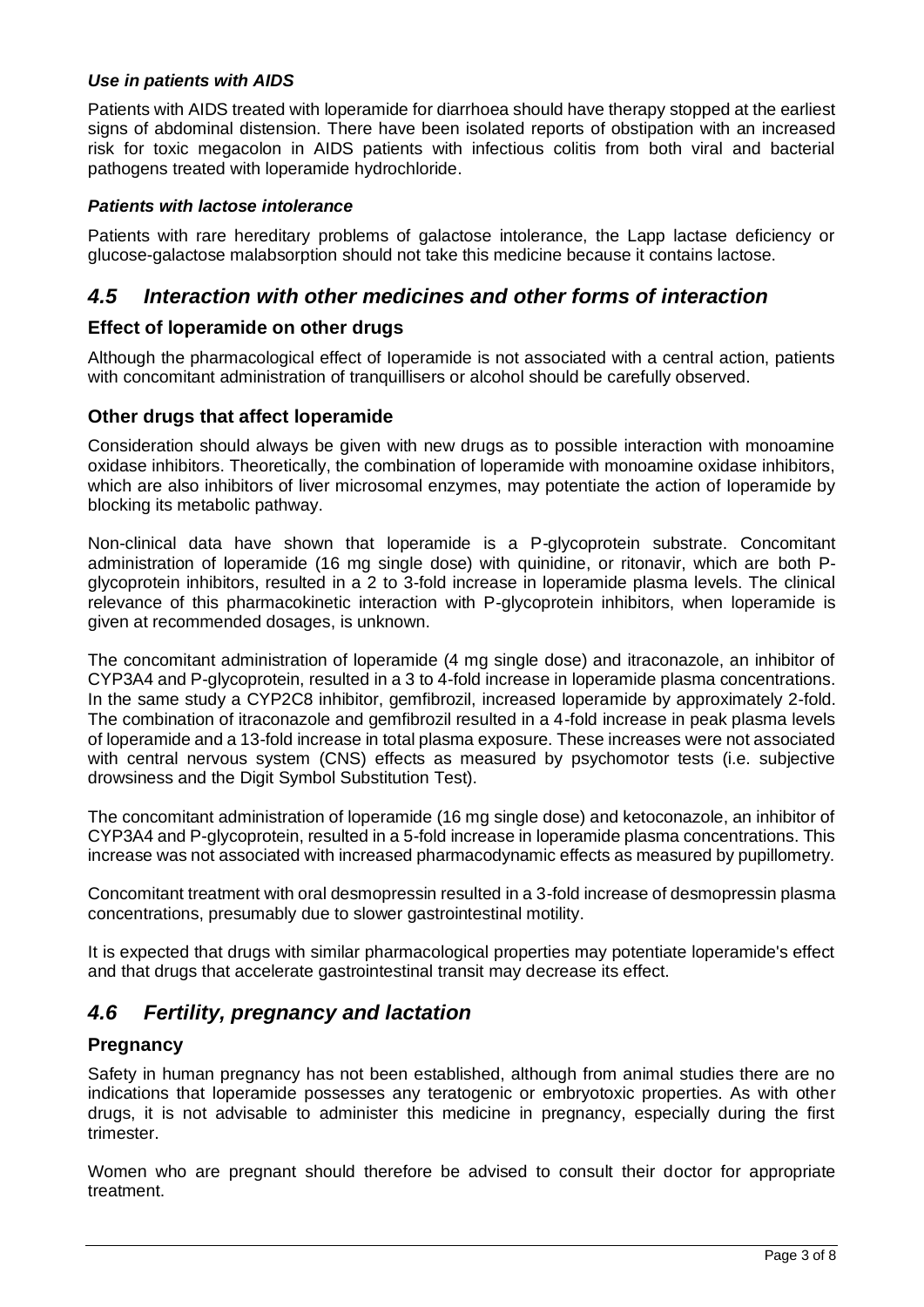### **Breast-feeding**

Small amounts of loperamide may appear in human breast milk. Therefore, this medicine is not recommended during breastfeeding.

Women who are breastfeeding infants should therefore be advised to consult their doctor for appropriate treatment.

## **Fertility**

No data available. For pre-clinical fertility data refer to section 5.3.

### *4.7 Effects on ability to drive and use machines*

Loss of consciousness, depressed level of consciousness, tiredness, dizziness or drowsiness may occur when diarrhoea is treated with loperamide. Therefore, it is advisable to use caution when driving a car or operating machinery (see section 4.8).

## *4.8 Undesirable effects*

#### Adults and children aged  $\geq$  12 years

The safety of loperamide was evaluated in 2755 adults and children aged  $\geq$  12 years who participated in 26 controlled and uncontrolled clinical trials of loperamide used for the treatment of acute diarrhoea.

The most commonly reported (i.e.  $\geq$  1% incidence) adverse drug reactions (ADRs) in clinical trials with loperamide HCl in acute diarrhoea were: constipation (2.7%), flatulence (1.7%), headache (1.2%) and nausea (1.1%).

Below ADRs that have been reported with the use of loperamide HCl from either clinical trial (acute diarrhoea) or post-marketing experience are displayed.

The frequency categories use the following convention: very common ( $\geq$ 1/10); common ( $\geq$ 1/100 to  $\leq$ 1/10); uncommon ( $\geq$ 1/1,000 to  $\leq$ 1/100); rare ( $\geq$ 1/10,000 to  $\leq$ 1/1,000); and very rare ( $\leq$ 1/10,000).

#### **Immune system disorders**

Rare: Hypersensitivity reaction<sup>1</sup>, Anaphylactic reaction (including Anaphylactic shock)<sup>1</sup>, Anaphylactoid reaction<sup>1</sup>

#### **Nervous system disorders**

Uncommon: Dizziness, Somnolescence<sup>1</sup>

Rare: Loss of consciousness<sup>1</sup>, Stupor<sup>1</sup>, Depressed level of consciousness<sup>1</sup>, Hypertonia<sup>1</sup>, Coordination abnormality<sup>1</sup>

#### **Eye disorders**

Rare: Miosis<sup>1</sup>

<sup>1</sup> Inclusion of this term is based on post-marketing reports for loperamide HCl. As the process for determining post marketing ADRs did not differentiate between chronic and acute indications or adults and children, the frequency is estimated from all clinical trials with loperamide (acute and chronic), including trials in children ≤ 12 years (N=3683).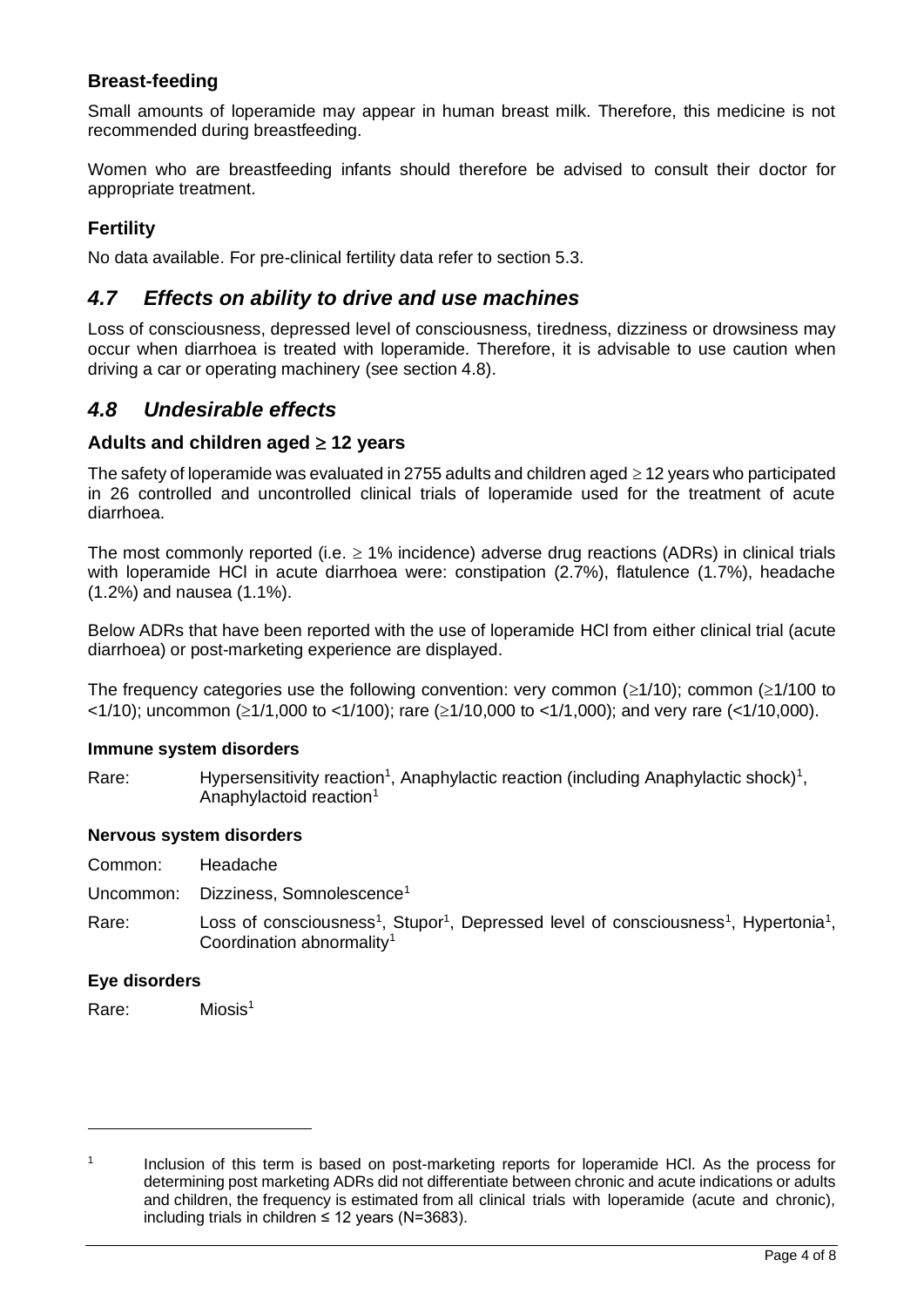#### **Gastrointestinal disorders**

Common: Constipation, Nausea, Flatulence

- Uncommon: Abdominal pain, Abdominal discomfort, Dry mouth, Abdominal pain upper, Vomiting, Dyspepsia<sup>1</sup>
- Rare: Ileus<sup>1</sup> (including paralytic ileus), Megacolon<sup>1</sup> (including toxic megacolon<sup>2</sup>), Abdominal distension

#### **Skin and subcutaneous tissue disorders**

Uncommon: Rash

Rare: Bullous eruption<sup>1</sup> (including Stevens-Johnson syndrome, Toxic epidermal necrolysis and Erythema multiforme), Angioedema<sup>1</sup>, Urticaria<sup>1</sup>, Pruritus<sup>1</sup>

#### **Renal and urinary disorders**

Rare: Urinary retention<sup>1</sup>

#### **General disorders and administration site conditions**

Rare: Fatigue<sup>1</sup>

#### **Reporting of suspected adverse reactions**

Reporting suspected adverse reactions after authorisation of the medicine is important. It allows continued monitoring of the benefit/risk balance of the medicine. Healthcare professionals are asked to report any suspected adverse reactions https://nzphvc.otago.ac.nz/reporting/}.

#### *4.9 Overdose*

#### **Symptoms**

In case of overdosage (including relative overdosage due to hepatic dysfunction), central nervous system (CNS) depression (stupor, coordination abnormality, somnolence, miosis, muscular hypertonia and respiratory depression), constipation, urinary retention and ileus may occur. Children and patients with hepatic dysfunction may be more sensitive to CNS effects.

In individuals who have ingested overdoses of loperamide, cardiac events such as QT interval and QRS complex prolongation, torsades de pointes, other serious ventricular arrhythmias, cardiac arrest and syncope have been observed (see section 4.4). Fatal cases have also been reported. Overdose can unmask existing Brugada syndrome.

In clinical trials using loperamide, an adult took three 20 mg doses within a 24-hour period, was nauseated after the second, and vomited after the third dose.

#### **Treatment**

If vomiting has occurred spontaneously, a slurry of 100 g of activated charcoal should be administered orally as soon as fluids can be maintained.

If vomiting has not occurred, gastric lavage should be performed, followed by administration of 100 g of activated charcoal slurry through gastric tube.

<sup>1</sup> Inclusion of this term is based on post-marketing reports for loperamide HCl. As the process for determining post marketing ADRs did not differentiate between chronic and acute indications or adults and children, the frequency is estimated from all clinical trials with loperamide (acute and chronic), including trials in children ≤ 12 years (N=3683).

<sup>&</sup>lt;sup>2</sup> See section 4.4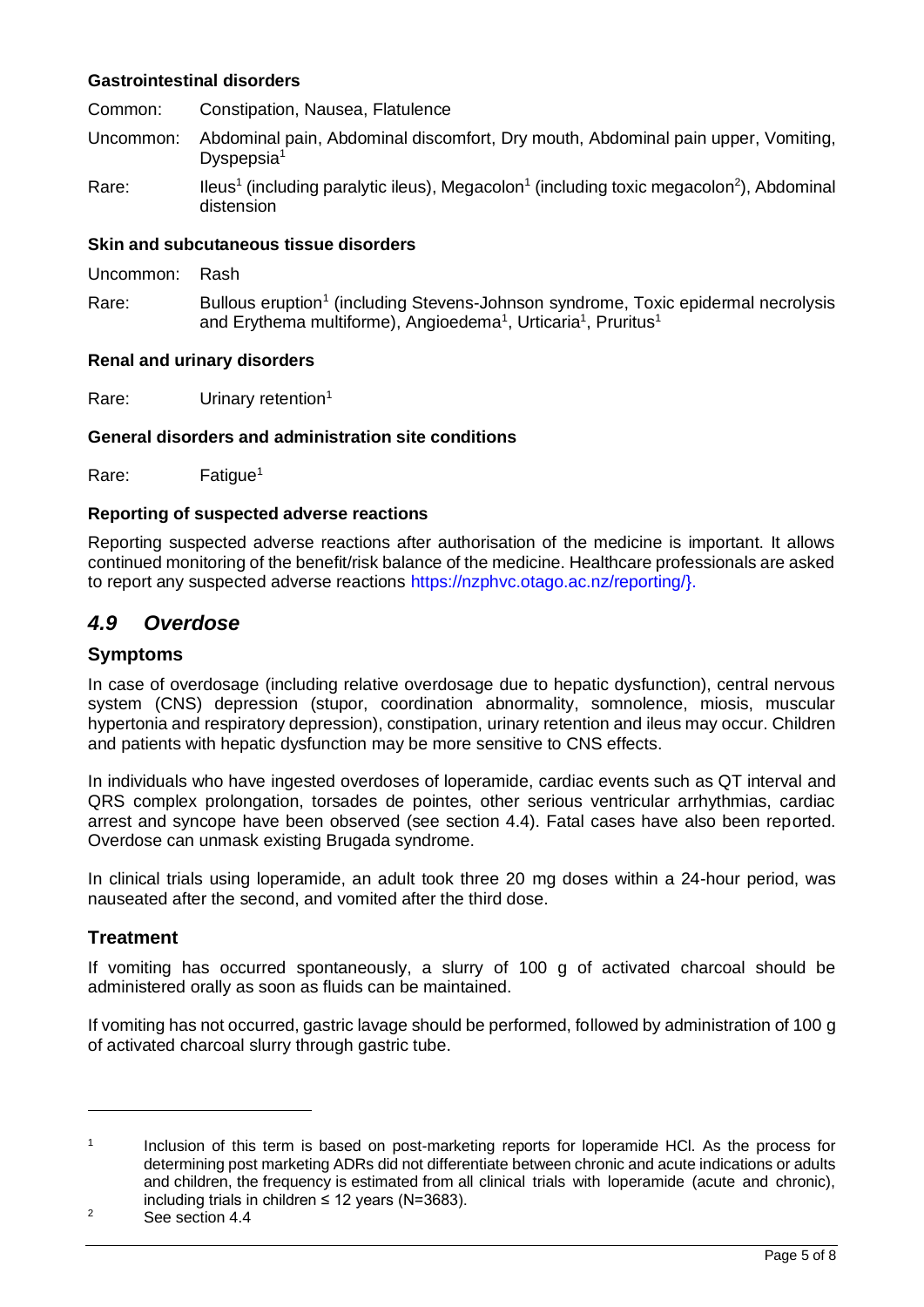In the case of overdosage, patient should be monitored for signs of CNS depression and/or respiratory depression and/or QT interval prolongation (ECG monitoring) for at least 48 hours. If CNS depression is observed, naloxone may be administered. If responsive to naloxone, vital signs must be monitored carefully for recurrence of symptoms of drug overdosage for at least 48 hours after the last dose of naloxone. In view of the prolonged action of Ioperamide and the short duration (one to three hours) of naloxone, the patient must be monitored closely and treated repeatedly with naloxone as indicated. Based on the fact that relatively little Ioperamide is excreted in urine, forced diuresis is not expected to be effective for loperamide overdosage.

For further advice on management of overdose please contact the National Poisons Information Centre (0800 POISON or 0800 764 766).

# **5. Pharmacological Properties**

# *5.1 Pharmacodynamic properties*

Pharmacotherapeutic Group: Antipropulsives

ACT code:  $A07DA03$ 

#### **Mechanism of action**

Loperamide binds to the opiate receptor in the gut wall, reducing propulsive peristalsis, increasing intestinal transit time and enhancing resorption of water and electrolytes. Loperamide increases the tone of the anal sphincter, which helps reduce faecal incontinence and urgency.

#### **Clinical efficacy and safety**

In a double blind randomised clinical trial in 56 patients with acute diarrhoea receiving loperamide, onset of anti-diarrhoeal action was observed within one hour following a single 4 mg dose. Clinical comparisons with other antidiarrhoeal drugs confirmed this exceptionally rapid onset of action of loperamide.

#### *Cardiovascular effects*

In human volunteers, analysis of electrocardiograms obtained pre-therapy, and then two and six hours after administration of Ioperamide (16 mg), revealed no evidence of cardiovascular toxicity.

## *5.2 Pharmacokinetic properties*

#### **Absorption**

Most ingested loperamide is absorbed from the gut, but as a result of significant first pass metabolism, systemic bioavailability is only approximately 0.3%.

#### **Distribution**

Studies on distribution in rats show a high affinity for the gut wall with a preference for binding to receptors of the longitudinal muscle layer. The plasma protein binding of loperamide is 95%, mainly to albumin. Non-clinical data have shown that loperamide is a P-glycoprotein substrate.

#### **Biotransformation**

Loperamide is almost completely extracted by the liver, where it is predominantly metabolized, conjugated and excreted via the bile. Oxidative N-demethylation is the main metabolic pathway for loperamide, and is mediated mainly through CYP3A4 and CYP2C8. Due to this very high first pass effect, plasma concentrations of unchanged drug remain extremely low.

#### **Elimination**

The half-life of loperamide in man is about 11 hours with a range of 9 to 14 hours. Excretion of the unchanged loperamide and the metabolites mainly occurs through the faeces.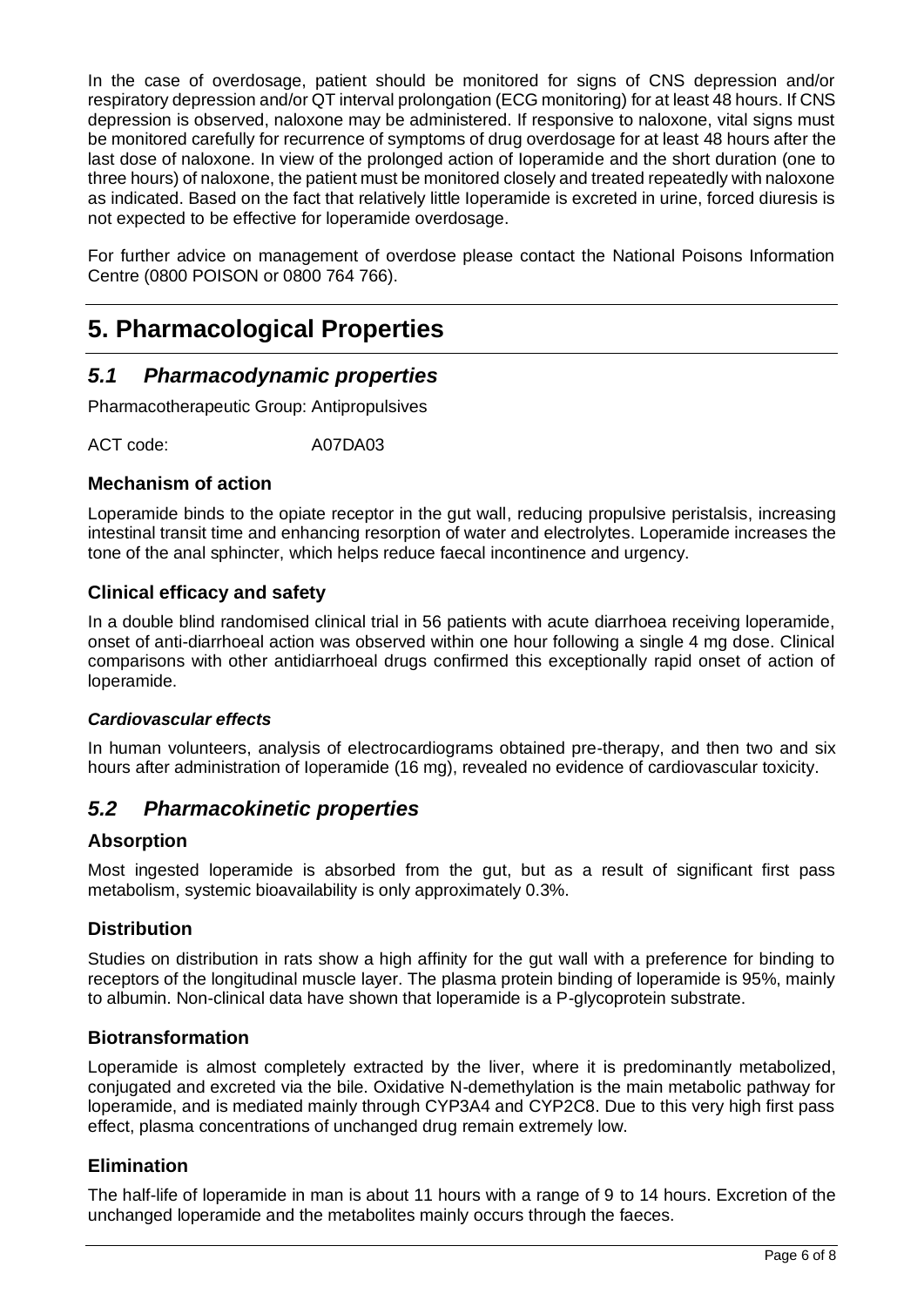# *5.3 Preclinical safety data*

Acute and chronic studies on loperamide showed no specific toxicity. Results of *in vivo* and *in vitro* studies carried out indicated that loperamide is not genotoxic. In reproduction studies, very high doses (40 mg/kg/day - 240 times the maximum human use level (MHUL)), based on body surface area dose comparison (mg/m<sup>2</sup>) loperamide impaired fertility and foetal survival in association with maternal toxicity in rats. Lower doses (≥10 mg/kg/day – 5 times MHUL) had no effects on maternal or foetal health and did not affect peri- and post-natal development.

Non-clinical *in vitro* and *in vivo* evaluation of loperamide indicates no significant cardiac electrophysiological effects within its therapeutically relevant concentration range and at significant multiples of this range (up to 47-fold). However, at extremely high concentrations associated with overdoses (see section 4.4), loperamide has cardiac electrophysiological actions consisting of inhibition of potassium (hERG) and sodium currents, and arrhythmias.

## **CNS activity**

Animal studies indicate that Ioperamide is devoid of analgesic properties (2 to 16 mg/kg). Studies in morphine-dependent monkeys demonstrated that loperamide in high S.C. doses prevented signs of morphine withdrawal. However, in humans the naloxone challenge pupil test which when positive indicated opiate-like effects, was negative when performed after a single high dose or after more than two years of therapeutic use (mean dose 4 mg/day) of Ioperamide.

# **6. Pharmaceutical Particulars**

# *6.1 List of excipients*

DIAMIDE capsules also contain:

- lactose monohydrate.
- magnesium stearate,
- maize starch,
- gelatin,
- shellac,
- isopropyl alcohol,
- ammonium hydroxide,
- n-butyl alcohol,
- propylene glycol,
- simethicone.
- ethanol,
- polyvinyl pyrrolidone,
- sodium hydroxide,
- titanium dioxide (E171),
- erythrosine (E127),
- indigo carmine (E132).
- black iron oxide (E172)
- quinoline vellow (E104).

DIAMIDE does not contain gluten.

## *6.2 Incompatibilities*

Not applicable.

## *6.3 Shelf life*

5 years.